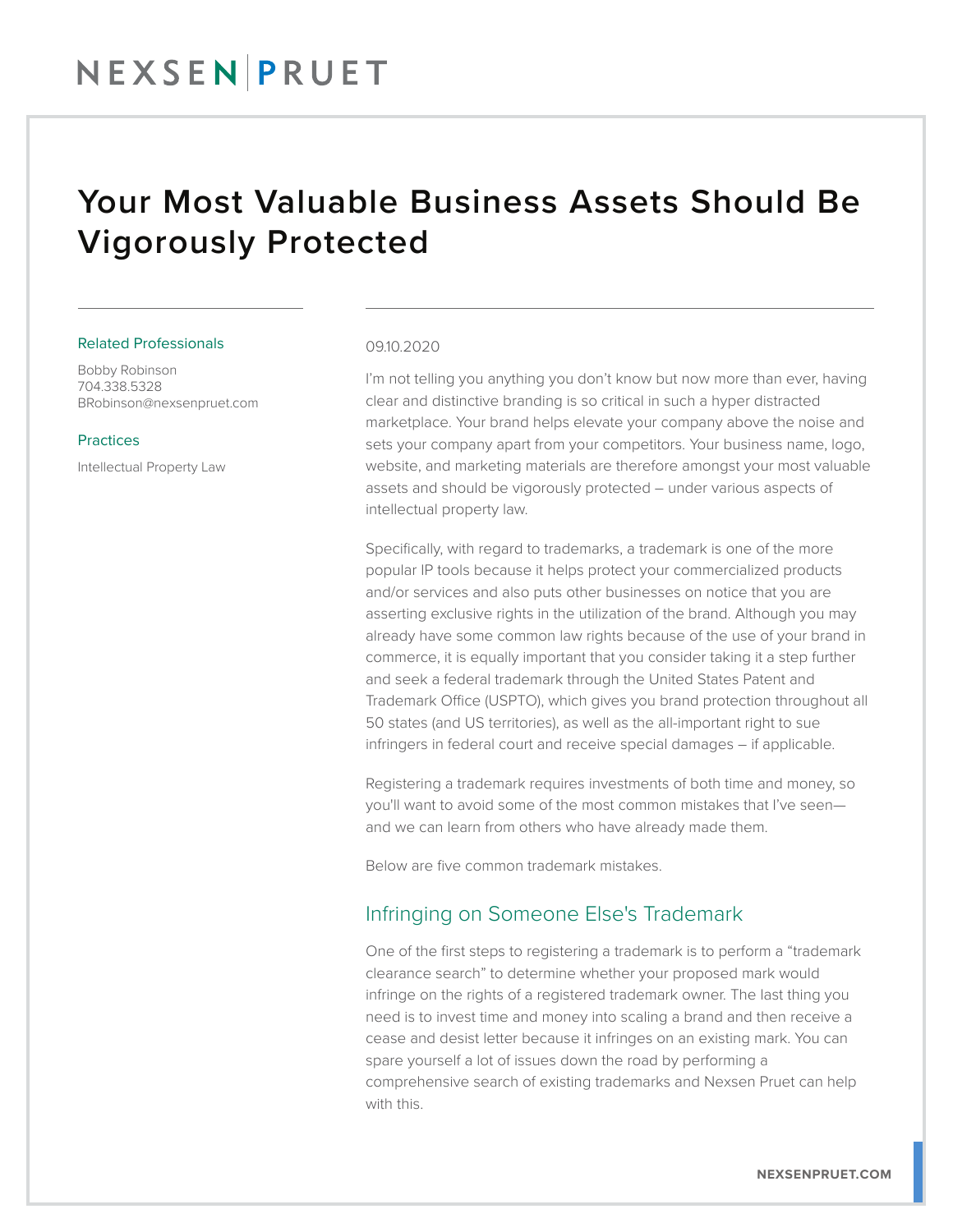## NEXSEN PRUET

If you move forward despite some potential conflicts, a lawsuit may be in your future. For example, New York's Coffee Culture Cafe landed itself in hot water with Starbucks over its drink called the "Freddoccino." Starbucks claimed the name is too close to one of its own drinks, "diluting the distinctive quality of Starbucks' famous Frappuccino® mark" and potentially causing confusion among consumers. So, a trademark clearance search and legal consultation would have been helpful to NY Coffee Culture Café to avoid this issue.

### Trying to Trademark Generic Words

The strongest trademarks are "inherently distinctive," which makes them easiest to register with the USPTO and to defend in case of infringement. Related to this, note that even if you have invented a word to serve as your brand name, it still needs to be registered as a trademark in order to have the fullest protection under the law.

Trying to register a trademark using generic words will often result in a denial from the USPTO. Hotels.com, for instance, could not register its name as a trademark because "hotels" was ruled to be too generic even with dot com added.

Another "generic" concern is that some trademarks end up being so popular that they become "genericized" and lose protection when the trademark becomes synonymous with the general type of goods. Famous examples of these include aspirin, escalator, rollerblade, and thermos. That said, it's helpful to establish a brand name for your product or service that is inherently distinctive and not generic.

## Assuming You Can Register Your Name as Your Brand

I get this question all the time and the response may surprise you. So, just because it's your name doesn't mean you automatically own it under trademark law. For example, Kylie Jenner's trademark battle illustrates how difficult it can be to receive protection of a mark that includes one's name.

In 2015, Kylie Jenner submitted an application to register "Kylie Jenner" as a trademark, and news outlets were eager to report that Kylie Minogue, a UK music artist, then filed a notice of opposition, claiming that Jenner's proposed trademark would "confuse audiences and dilute Minogue's brand," as it relates to her US trademarks.

Minogue later withdrew her opposition—no word on why—but the USPTO rejected Jenner's application anyway, finding it would be too similar to the already registered trademark, "Kylee," held by Mimo Clothing Corporation, because they would be in related categories (both include clothing and accessories) and would create a likelihood of confusion among consumers.

Jenner has since requested that the USPTO cancel the "Kylee" trademark, alleging its owner has not used it in commerce and has otherwise abandoned it. Which leads me to the next mistake.

## Not Maintaining the Trademark

In order to maintain the trademark protections afforded to you as a registered owner, the owner must continue to use the mark in commerce or else risk losing the rights to it. The owner also has to keep up-to-date on when their registration needs to be renewed. Required maintenance documents must be filed between the fifth and sixth year